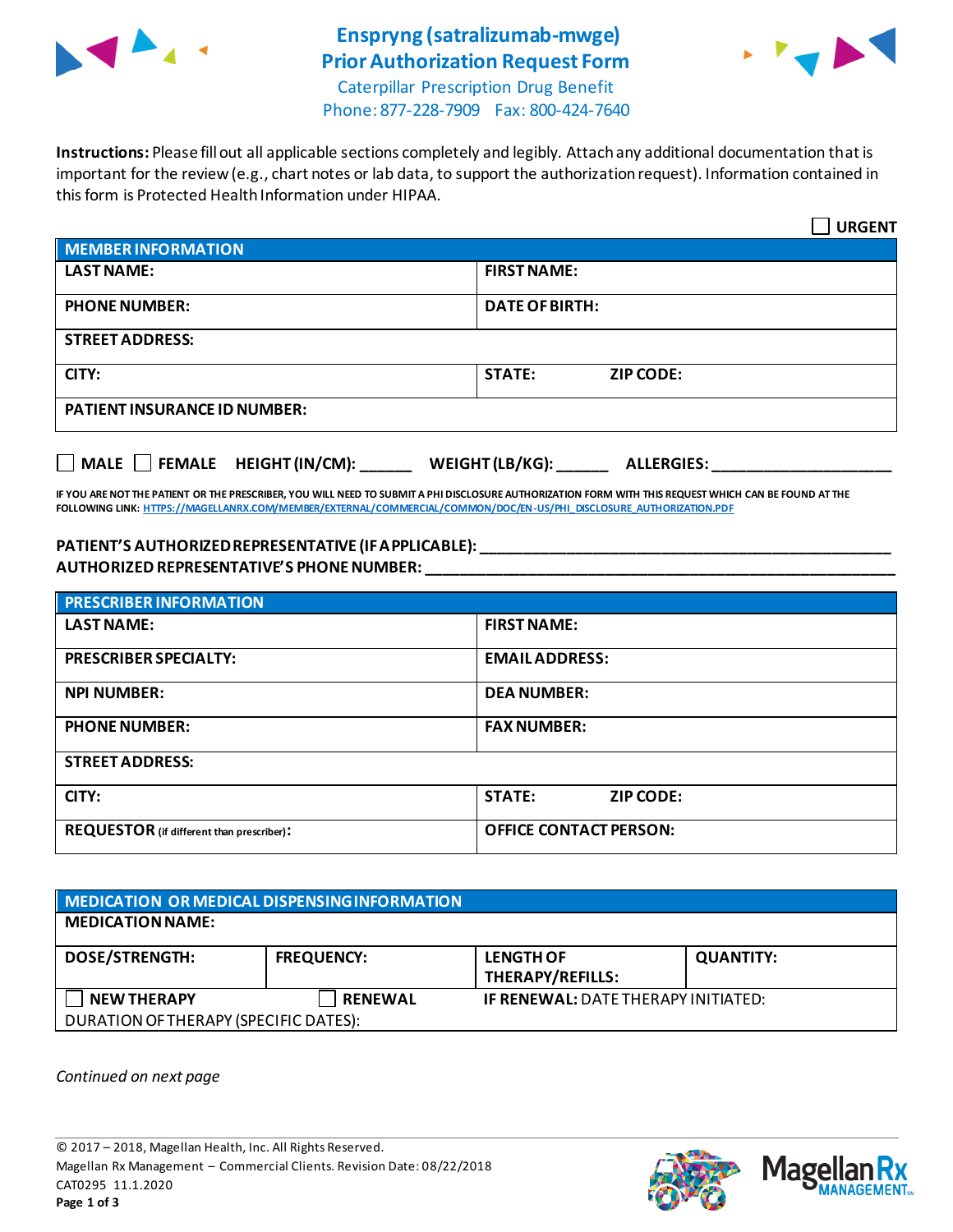

## **Enspryng (satralizumab-mwge) Prior Authorization Request Form**

Caterpillar Prescription Drug Benefit Phone: 877-228-7909 Fax: 800-424-7640



| MEMBER'S LAST NAME:                                                                                                                                                                                                                                                                                                          | <b>MEMBER'S FIRST NAME:</b>                                                                                              |                                                       |  |  |
|------------------------------------------------------------------------------------------------------------------------------------------------------------------------------------------------------------------------------------------------------------------------------------------------------------------------------|--------------------------------------------------------------------------------------------------------------------------|-------------------------------------------------------|--|--|
|                                                                                                                                                                                                                                                                                                                              | 1. HAS THE PATIENT TRIED ANY OTHER MEDICATIONS FOR THIS CONDITION?                                                       | INO <sub>1</sub><br>YES (if yes, complete below)      |  |  |
| <b>MEDICATION/THERAPY (SPECIFY</b><br>DRUG NAME AND DOSAGE):                                                                                                                                                                                                                                                                 | <b>DURATION OF THERAPY (SPECIFY</b><br>DATES):                                                                           | <b>RESPONSE/REASON FOR</b><br><b>FAILURE/ALLERGY:</b> |  |  |
| 2. LIST DIAGNOSES:                                                                                                                                                                                                                                                                                                           |                                                                                                                          | <b>ICD-10:</b>                                        |  |  |
| □ Neuromyelitis optica spectrum disorder (NMOSD)<br>□ Other diagnosis:<br>$ICD-10$<br>3. REQUIRED CLINICAL INFORMATION: PLEASE PROVIDE ALL RELEVANT CLINICAL INFORMATION TO SUPPORT A                                                                                                                                        |                                                                                                                          |                                                       |  |  |
| PRIOR AUTHORIZATION.                                                                                                                                                                                                                                                                                                         |                                                                                                                          |                                                       |  |  |
| <b>Clinical Information:</b>                                                                                                                                                                                                                                                                                                 |                                                                                                                          |                                                       |  |  |
|                                                                                                                                                                                                                                                                                                                              | Is the patient seroPOSITIVE for anti-aquaporin-4 (AQP4) antibody? $\Box$ Yes $\Box$ No (please submit documentation)     |                                                       |  |  |
|                                                                                                                                                                                                                                                                                                                              | Can the patient walk more than 5 meters with AND without assistance? $\Box$ Yes $\Box$ No                                |                                                       |  |  |
| Is the patient restricted to a wheelchair? $\Box$ Yes $\Box$ No                                                                                                                                                                                                                                                              |                                                                                                                          |                                                       |  |  |
|                                                                                                                                                                                                                                                                                                                              | Has the patient ever received treatment with any IL-6 inhibitor? $\Box$ Yes $\Box$ No                                    |                                                       |  |  |
|                                                                                                                                                                                                                                                                                                                              | Has the patient ever received treatment with alemtuzumab (Lemtrada®)? $\Box$ Yes $\Box$ No                               |                                                       |  |  |
| Has the patient ever received total body irradiation? $\Box$ Yes $\Box$ No                                                                                                                                                                                                                                                   |                                                                                                                          |                                                       |  |  |
| Has the patient ever received a bone marrow transplantation? $\Box$ Yes $\Box$ No                                                                                                                                                                                                                                            |                                                                                                                          |                                                       |  |  |
|                                                                                                                                                                                                                                                                                                                              | Has the patient had at least one documented NMOSD attack in the past 12 months ? $\Box$ Yes $\Box$ No                    |                                                       |  |  |
| Does the patient have idiopathic single or recurrent episodes of longitudinally extensive myelitis (23 vertebral<br>segment spinal cord MRI lesion)? $\Box$ Yes $\Box$ No (please submit documentation)                                                                                                                      |                                                                                                                          |                                                       |  |  |
|                                                                                                                                                                                                                                                                                                                              | Does the patient have single or recurrent episodes of optic neuritis? $\Box$ Yes $\Box$ No (please submit documentation) |                                                       |  |  |
| Are there any other comments, diagnoses, symptoms, medications tried or failed, and/or any other information the<br>physician feels is important to this review?                                                                                                                                                             |                                                                                                                          |                                                       |  |  |
| Please note: Not all drugs/diagnosis are covered on all plans. This request may be denied unless all required<br>information is received.                                                                                                                                                                                    |                                                                                                                          |                                                       |  |  |
| ATTESTATION: I attest the information provided is true and accurate to the best of my knowledge. I understand that<br>the Health Plan, insurer, Medical Group or its designees may perform a routine audit and request the medical<br>information necessary to verify the accuracy of the information reported on this form. |                                                                                                                          |                                                       |  |  |
|                                                                                                                                                                                                                                                                                                                              | Prescriber Signature or Electronic I.D. Verification: ___________________________                                        | Date:                                                 |  |  |
| <b>CONFIDENTIALITY NOTICE:</b> The documents accompanying this transmission contain confidential health information that is legally privileged. If<br>you are not the intended recipient, you are hereby notified that any disclosure, copying, distribution, or action taken in re liance on the contents                   |                                                                                                                          |                                                       |  |  |

© 2017 – 2018, Magellan Health, Inc. All Rights Reserved. Magellan Rx Management – Commercial Clients. Revision Date: 08/22/2018 CAT0295 11.1.2020